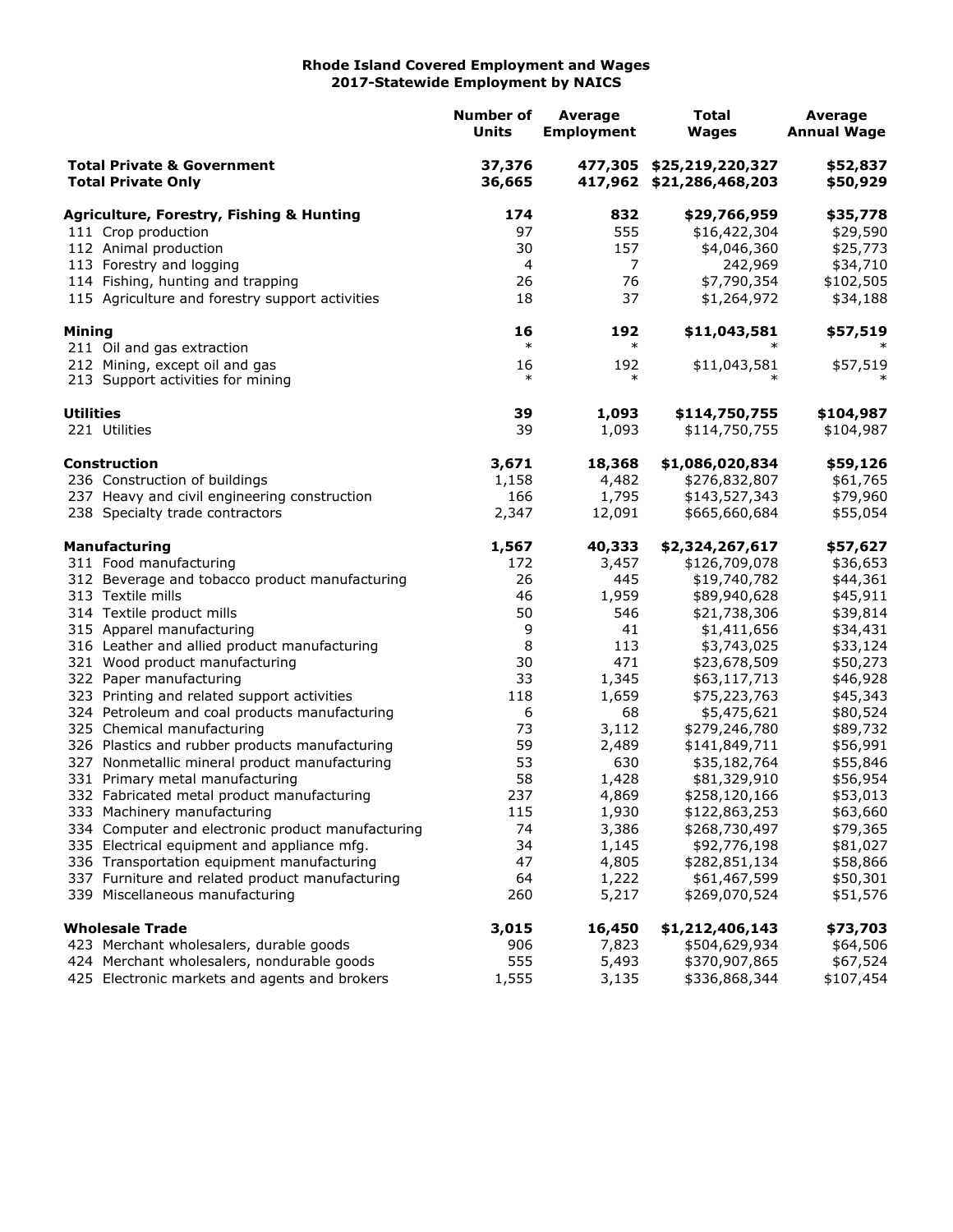## **Rhode Island Covered Employment and Wages 2017-Statewide Employment by NAICS**

|                     |                                                   | <b>Number of</b> | <b>Average</b>    | <b>Total</b>    | <b>Average</b>     |
|---------------------|---------------------------------------------------|------------------|-------------------|-----------------|--------------------|
|                     |                                                   | <b>Units</b>     | <b>Employment</b> | <b>Wages</b>    | <b>Annual Wage</b> |
| <b>Retail Trade</b> |                                                   | 3,848            | 48,528            | \$1,499,569,519 | \$30,901           |
|                     | 441 Motor vehicle and parts dealers               | 422              | 5,895             | \$278,944,951   | \$47,319           |
|                     | 442 Furniture and home furnishings stores         | 170              | 1,348             | \$50,781,049    | \$37,671           |
|                     | 443 Electronics and appliance stores              | 161              | 1,230             | \$59,136,467    | \$48,078           |
|                     | 444 Building material and garden supply stores    | 216              | 3,711             | \$133,168,083   | \$35,885           |
|                     | 445 Food and beverage stores                      | 692              | 11,817            | \$287,994,790   | \$24,371           |
|                     | 446 Health and personal care stores               | 406              | 5,069             | \$209,069,507   | \$41,245           |
|                     | 447 Gasoline stations                             | 305              | 1,881             | \$47,616,529    | \$25,314           |
|                     | 448 Clothing and clothing accessories stores      | 481              | 4,227             | \$89,132,537    | \$21,086           |
|                     | 451 Sporting goods, hobby, book and music stores  | 170              | 1,362             | \$28,299,947    | \$20,778           |
|                     | 452 General merchandise stores                    | 170              | 7,384             | \$160,395,194   | \$21,722           |
|                     | 453 Miscellaneous store retailers                 | 401              | 2,812             | \$67,544,305    | \$24,020           |
|                     | 454 Nonstore retailers                            | 258              | 1,792             | \$87,486,160    | \$48,820           |
|                     | <b>Transportation &amp; Warehousing</b>           | 773              | 10,153            | \$413,930,118   | \$40,769           |
|                     | 481 Air transportation                            | 22               | 315               | \$16,693,897    | \$52,996           |
|                     | 482 Rail transportation                           | 2                | 9                 | 362,178         | \$40,242           |
|                     | 483 Water transportation                          | 9                | 202               | \$10,894,200    | \$53,932           |
|                     | 484 Truck transportation                          | 349              | 2,384             | \$122,995,110   | \$51,592           |
|                     | 485 Transit and ground passenger transportation   | 119              | 2,615             | \$69,568,480    | \$26,604           |
|                     | 486 Pipeline transportation                       | 3                | 18                | \$1,710,893     | \$95,050           |
|                     | 487 Scenic and sightseeing transportation         | 46               | 169               | \$4,716,105     | \$27,906           |
|                     | 488 Support activities for transportation         | 128              | 1,249             | \$49,617,033    | \$39,725           |
|                     | 491 Postal service                                |                  |                   |                 |                    |
|                     | 492 Couriers and messengers                       | 65               | 1,964             | \$83,132,749    | \$42,328           |
|                     | 493 Warehousing and storage                       | 32               | 1,228             | \$54,239,473    | \$44,169           |
| <b>Information</b>  |                                                   | 742              | 6,127             | \$432,693,387   | \$70,621           |
|                     | 511 Publishing industries, except Internet        | 241              | 1,586             | \$128,270,708   | \$80,877           |
|                     | 512 Motion picture and sound recording industries | 103              | 691               | \$19,720,559    | \$28,539           |
|                     | 515 Broadcasting, except Internet                 | 36               | 623               | \$37,098,783    | \$59,549           |
|                     | 516 Internet publishing and broadcasting          |                  |                   |                 |                    |
|                     | 517 Telecommunications                            | 107              | 2,063             | \$172,108,247   | \$83,426           |
|                     | 518 ISPs, search portals, and data processing     | 137              | 552               | \$52,242,912    | \$94,643           |
|                     | 519 Other information services                    | 119              | 612               | \$23,252,178    | \$37,994           |
|                     | <b>Finance &amp; Insurance</b>                    | 1,699            | 26,549            | \$2,644,196,748 | \$99,597           |
|                     | 521 Monetary authorities - central bank           |                  |                   |                 |                    |
|                     | 522 Credit intermediation and related activities  | 578              | 11,818            | \$856,716,033   | \$72,492           |
|                     | 523 Securities, commodity contracts, investments  | 386              | 5,577             | \$1,007,445,740 | \$180,643          |
|                     | 524 Insurance carriers and related activities     | 720              | 9,129             | \$777,857,843   | \$85,207           |
|                     | 525 Funds, trusts, and other financial vehicles   | 16               | 25                | \$2,177,132     | \$87,085           |
|                     | <b>Real Estate, Rental &amp; Leasing</b>          | 1,104            | 6,205             | \$288,904,019   | \$46,560           |
|                     | 531 Real estate                                   | 886              | 4,613             | \$220,265,050   | \$47,749           |
|                     | 532 Rental and leasing services                   | 207              | 1,537             | \$64,040,489    | \$41,666           |
|                     | 533 Lessors of nonfinancial intangible assets     | 11               | 55                | \$4,598,480     | \$83,609           |
|                     | <b>Professional &amp; Technical Services</b>      | 5,140            | 25,072            | \$1,899,865,011 | \$75,776           |
|                     | 541 Professional and technical services           | 5,140            | 25,072            | \$1,899,865,011 | \$75,776           |
|                     | <b>Management of Companies &amp; Enterprise</b>   | 338              | 13,495            | \$1,626,915,423 | \$120,557          |
|                     | 551 Management of companies and enterprises       | 338              | 13,495            | \$1,626,915,423 | \$120,557          |